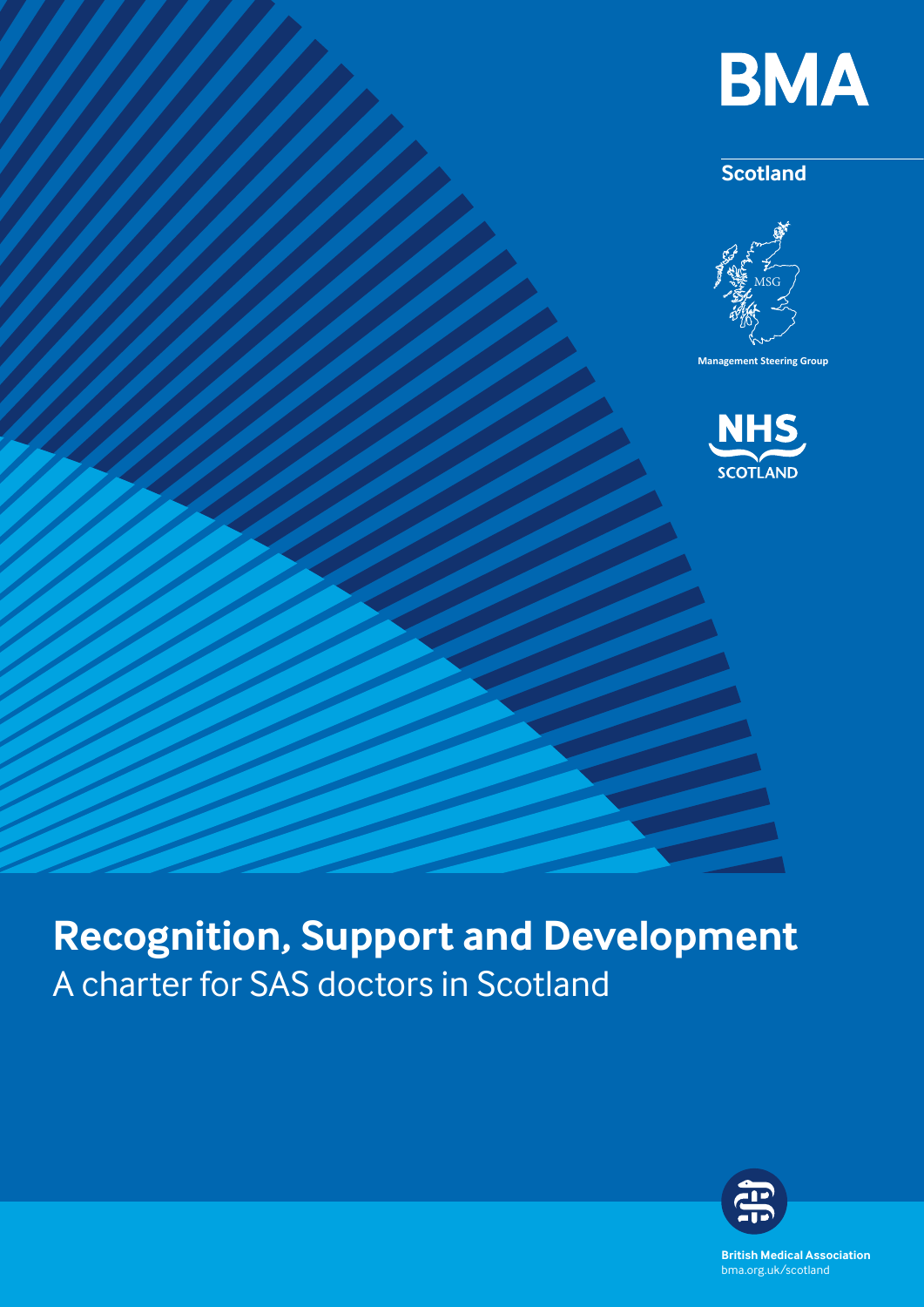## **Introduction**

**This Charter has been prepared jointly by the British Medical Association (BMA) Scotland, and Management Steering Group (MSG), which includes both NHS Scotland employers and the Scottish Government Health and Social Care Directorate (SGHSCD). It demonstrates a commitment to supporting and developing the role of the SAS doctor as a valued and vital part of the medical workforce in Scotland. This Charter supports the Scottish Government 2020 Workforce Vision<sup>1</sup> recognising the valuable role that SAS doctors play in improving patient care in Scotland, valuing and empowering them to work to the best of their ability. It also acknowledges the SAS Charter developed by the Royal College of Physicians of Edinburgh, which covers similar ground.2**

This Charter is in recognition of the fundamental role that SAS doctors hold in the delivery of high quality, safe medical care for patients in Scotland.

It sets out both the rights and responsibilities of SAS doctors and their employers, with a commitment to support and enable SAS doctors to realise their full clinical potential to deliver the best patient care.

With around 1,300 SAS doctors working across the NHS in Scotland<sup>3</sup> in a wide range of secondary care specialties and roles, they make up a significant proportion of the senior medical workforce. While most are associate specialists, specialty doctors or staff grades, a number of GPs also work, often part time, as SAS doctors in secondary care roles.

As senior clinicians, SAS doctors bring experienced and specialist care, possessing individual and often highly specialised skills. As they gain experience, they develop the ability to work independently and to also take broader roles through other activities such as teaching and audit. Many SAS doctors hold roles in training as Clinical and Educational Supervisors, and as NES trained medical appraisers for their colleagues including consultants.

SAS doctors must be supported in their ongoing career development and progression, with recognition and support of their continuing educational and training developmental needs. It must be recognised that adequate supervision, training, appraisal and mentoring of all doctors is essential and should not be restricted to those in formal training programmes or to individual groups of doctors.

#### **Recognition and value**

**SAS doctors as senior clinicians are often members of multidisciplinary teams involved in the management of clinical services and patients. They are leaders, managers, appraisers, and Clinical and Educational Supervisors.**

- SAS doctors must be fully recognised, respected and valued by their employers and colleagues for their diverse roles and their vital contribution to patient care and the wider NHS.
- Where SAS doctors have overall responsibility for patients this must be recorded accurately under an individual SAS doctor's name to ensure accuracy and transparency in patient coding. NHS Boards, Medical Directors and other relevant staff should be aware of the need for appropriate and correct patient coding.
- SAS doctors should be given the opportunity to apply for roles in medical management as appropriate to their knowledge, experience and expertise.

- <http://www.rcpe.ac.uk/sites/default/files/files/RCPE-SAS-Charter-FINAL-June-2013.pdf> 3 ISD Scotland. NHS Scotland Workforce – Medical and Dental. Data as at 23 June 2014.
- Available at: <http://www.isdscotland.org>

<sup>1</sup> Scottish Government (2013) Everyone Matters:2020 Workforce Vision

<sup>2</sup> Charter for SAS Doctors: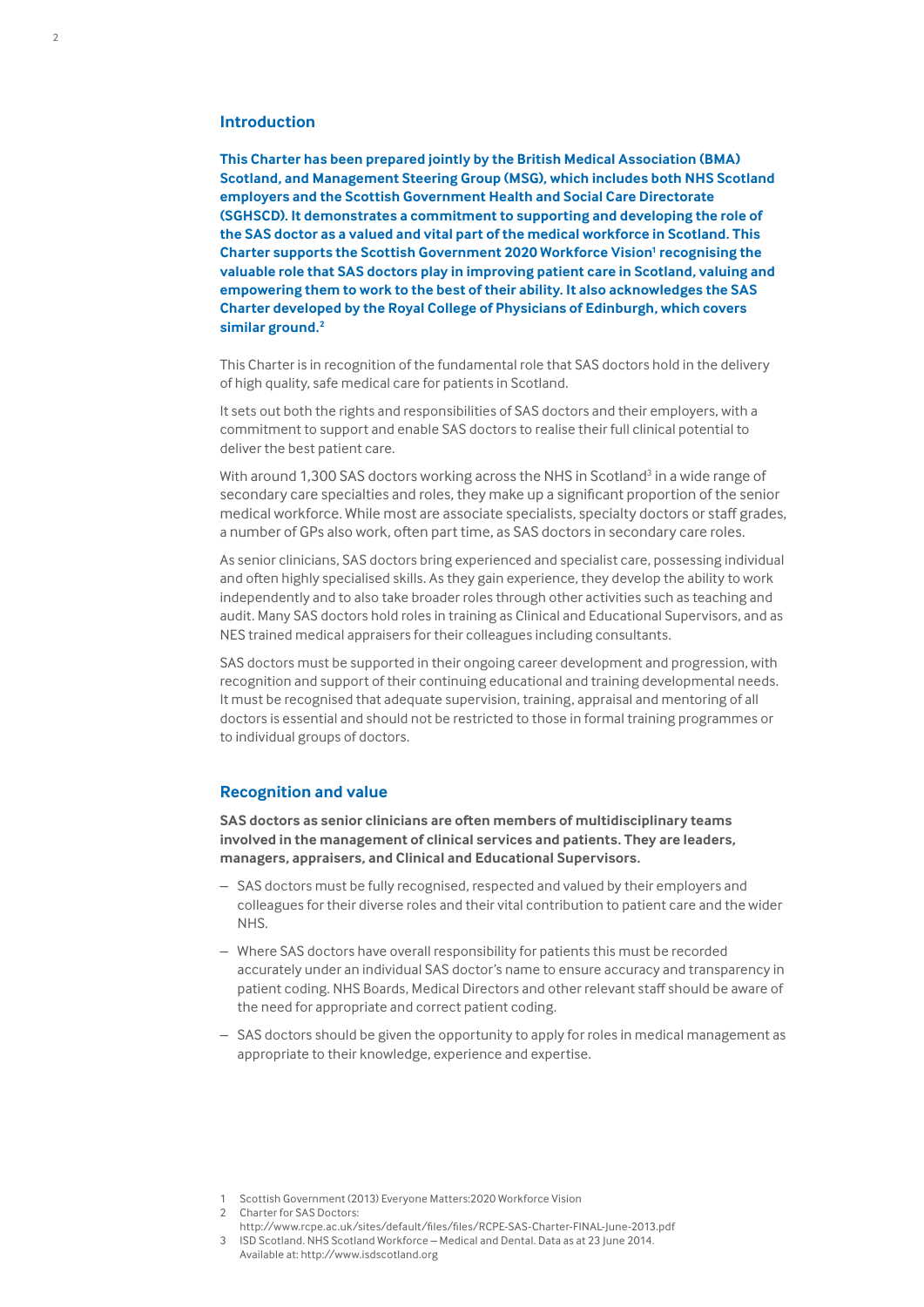# **Professional and career development**

## **SAS doctors should be fully supported in their ongoing career and professional development**

- All SAS doctors, their employers, Directors of Medical Education, Training Programme Directors and SAS Local Educational Advisers must recognise and be committed to the requirement of ongoing Continuing Professional Development (CPD) and career long education and development.<sup>4</sup>
- Employers must recognise the range of educational requirements of SAS doctors and support flexible CPD to ensure recognition of the varying learning needs and special interests of SAS doctors.
- SAS doctors and their employers must recognise that service and educational needs must be balanced, and considered in parallel.
- There should be protected time for training and other professional activities for SAS doctors so that they can meet their individual professional, educational and career developmental needs.<sup>5</sup> For doctors on the Specialty Doctor or Associate Specialist (2008) contract this should be a minimum of one Programmed Activity (PA), and equivalent arrangements should also apply to other SAS doctors. Job plans for SAS doctors must be agreed on an annual basis as a minimum, and all SAS doctors should have a named clinical lead with whom they should meet to develop and review their personal job plan.
- All SAS doctors are eligible for an average of 30 days funded study leave over a 3 year period.
- SAS doctors and NHS Boards may also seek and promote opportunities for professional development through the SAS Professional Development Fund, funded through NHS Education for Scotland (NES).<sup>6</sup> SAS doctors should have ready access to the support of a dedicated SAS Educational Adviser who will assist with application criteria. Information and funding application arrangements are co-ordinated by NES. Any funding allocated is additional to local NHS Board study leave budgets and routine CPD.
- All SAS doctors and their employers must fully engage in the appraisal and revalidation processes in line with GMC guidance<sup>7</sup> and agreed local arrangements. SAS doctors should have an annual appraisal with a named NES-trained appraiser. Appraisals must address ongoing educational development which should result in a Personal Development Plan (PDP). The appraisal process is separate from any Job Plan Review but the PDP will inform the job plan review of any educational or developmental requirements for the following year. Employers should facilitate access to the resources (including the time to learn) to support PDPs and SAS doctors' job plans must also allow sufficient time for appraisal training, appraisal preparation and the appraisal itself.
- It is essential that NHS Boards ensure that those SAS doctors wishing to apply for Certificate of Eligibility for Specialist Registration (CESR) related training placements are properly supported to identify and meet their needs and competencies. This may include the requirement for secondment for top up training and the possible application to the SAS Professional Development Fund for funding for backfill.

- 5 Joint job planning guidance was agreed on a UK-wide basis in November 2012 and can be found on the MSG and BMA websites: <http://www.msg.scot.nhs.uk/wp-content/uploads/SAS-job-planning-guide.pdf>
- 6 Further details of the SAS Professional Development Fund and the role of the Educational Advisers can be found on the NES website: [http://www.nes.scot.nhs.uk/education-and-training/by-discipline/medicine/about](http://www.nes.scot.nhs.uk/education-and-training/by-discipline/medicine/about-medical-training/supporting-specialty-doctors.aspx%20)[medical-training/supporting-specialty-doctors.aspx](http://www.nes.scot.nhs.uk/education-and-training/by-discipline/medicine/about-medical-training/supporting-specialty-doctors.aspx%20)
- 7 More information is available on the GMC website: <http://www.gmc-uk.org/doctors/revalidation.asp>

<sup>4</sup> The GMC has produced [CPD guidance](http://www.gmc-uk.org/education/continuing_professional_development/cpd_guidance.asp) for all doctors, emphasising the importance of planning for career progression, patient safety and revalidation: http://www.gmc-uk.org/education/continuing\_professional\_ development/cpd\_guidance.asp